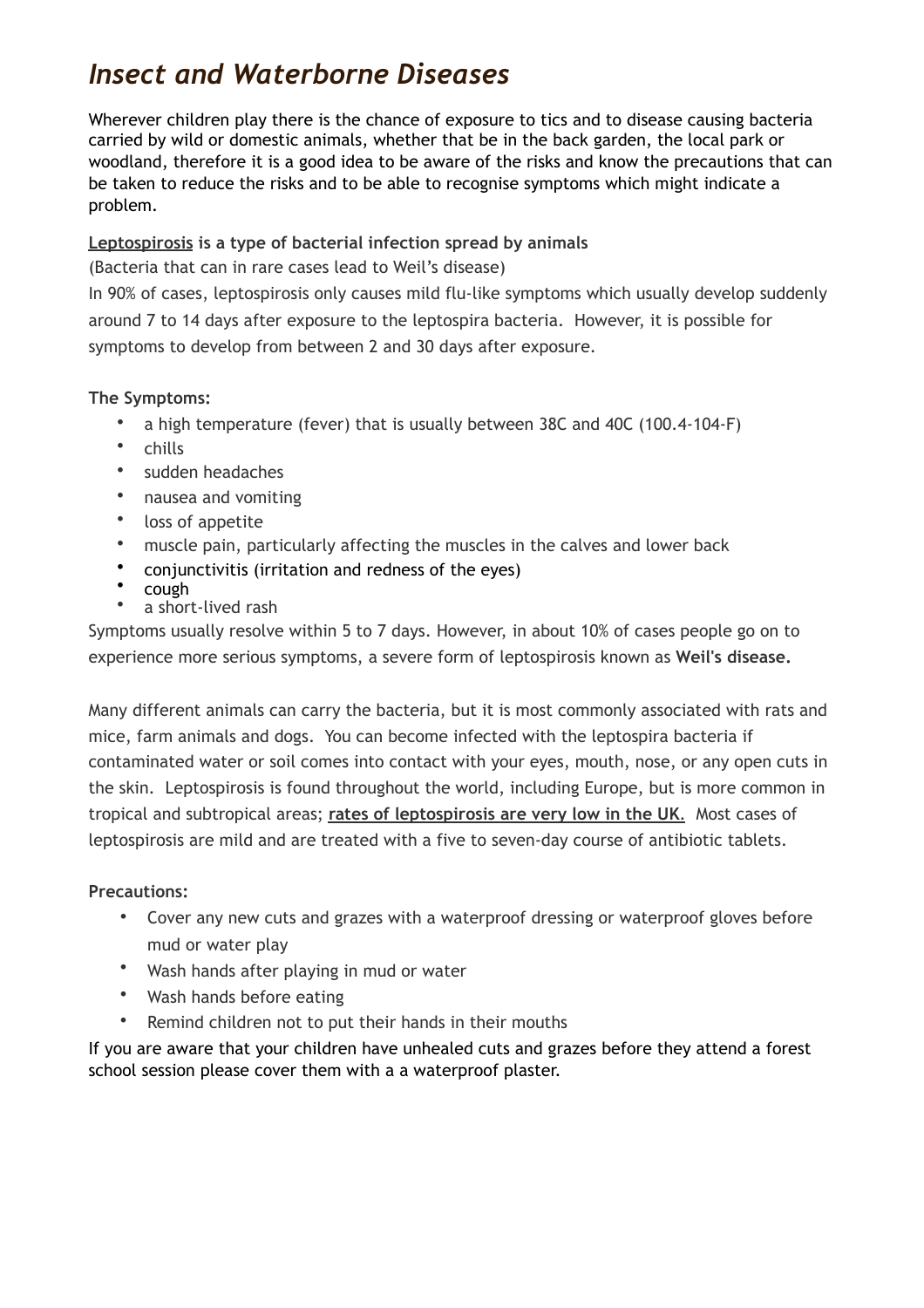### **Ticks Bites and Lyme disease**

Ticks are tiny spider-like creatures found in woodland and heath areas. They feed on the blood of birds and mammals, including humans. Ticks that carry the bacteria responsible for Lyme disease are found throughout the UK and in other parts of Europe and North America. Lyme disease can often be treated effectively if it's detected early on. But if it's not treated or treatment is delayed, there's a risk you could develop severe and long-lasting symptoms.

Tick bites aren't usually painful and sometimes only cause a red lump to develop where you were bitten. However, in some cases they may cause swelling, itchiness, blistering and bruising.

### **Early symptoms**

Many people with early-stage Lyme disease develop a circular rash at the site of the bite, usually around 3 to 30 days after being bitten. The rash is often described as a bull's-eye rash. The



affected area of skin will be red and the edges may feel slightly raised.

The size of the rash can vary and it may expand over several days or weeks. Typically it's around 15cm across, but it can be larger or smaller. Some people develop several rashes in different parts of their body. However, around 1 in 3 people with Lyme disease won't develop this rash.

Some people with Lyme disease also experience flu-like symptoms in the early stages, such as tiredness, muscle pain, joint pain, headaches, a high temperature, chills and neck stiffness.

#### **Later symptoms**

More serious symptoms may develop several weeks, months or even years later if Lyme disease is left untreated or is not treated early on. These can include:

- pain and swelling in the joints (inflammatory arthritis)
- problems affecting the nervous system such as numbness and pain in your limbs, paralysis of your facial muscles, memory problems and difficulty concentrating
- heart problems such as inflammation of the heart muscle (myocarditis) or sac surrounding the heart (pericarditis), heart block and heart failure
- inflammation of the membranes surrounding the brain and spinal cord (meningitis) which can cause a severe headache, a stiff neck and increased sensitivity to light Some of these problems will get better slowly with treatment, although they can persist if treatment is started late.

You should see your GP if you develop any of the symptoms above after being bitten by a tick, or if you think you may have been bitten. Let your GP know if you've spent time in woodland or heath areas where ticks are known to live.

**How you get Lyme disease:** Ticks can transfer the Lyme disease bacteria to a human by biting them. Ticks can be found in any areas with deep or overgrown vegetation where they have access to animals to feed on. They're more common in woodland and heath areas, but can also be found in gardens or parks.

Ticks climb on to your clothes or skin if you brush against vegetation they're on. They then bite into the skin to feed on your blood. You're more likely to become infected if the tick remains attached to your skin for more than 24 hours. Ticks are very small and their bites are not painful, so you may not realise you have one attached to your skin.